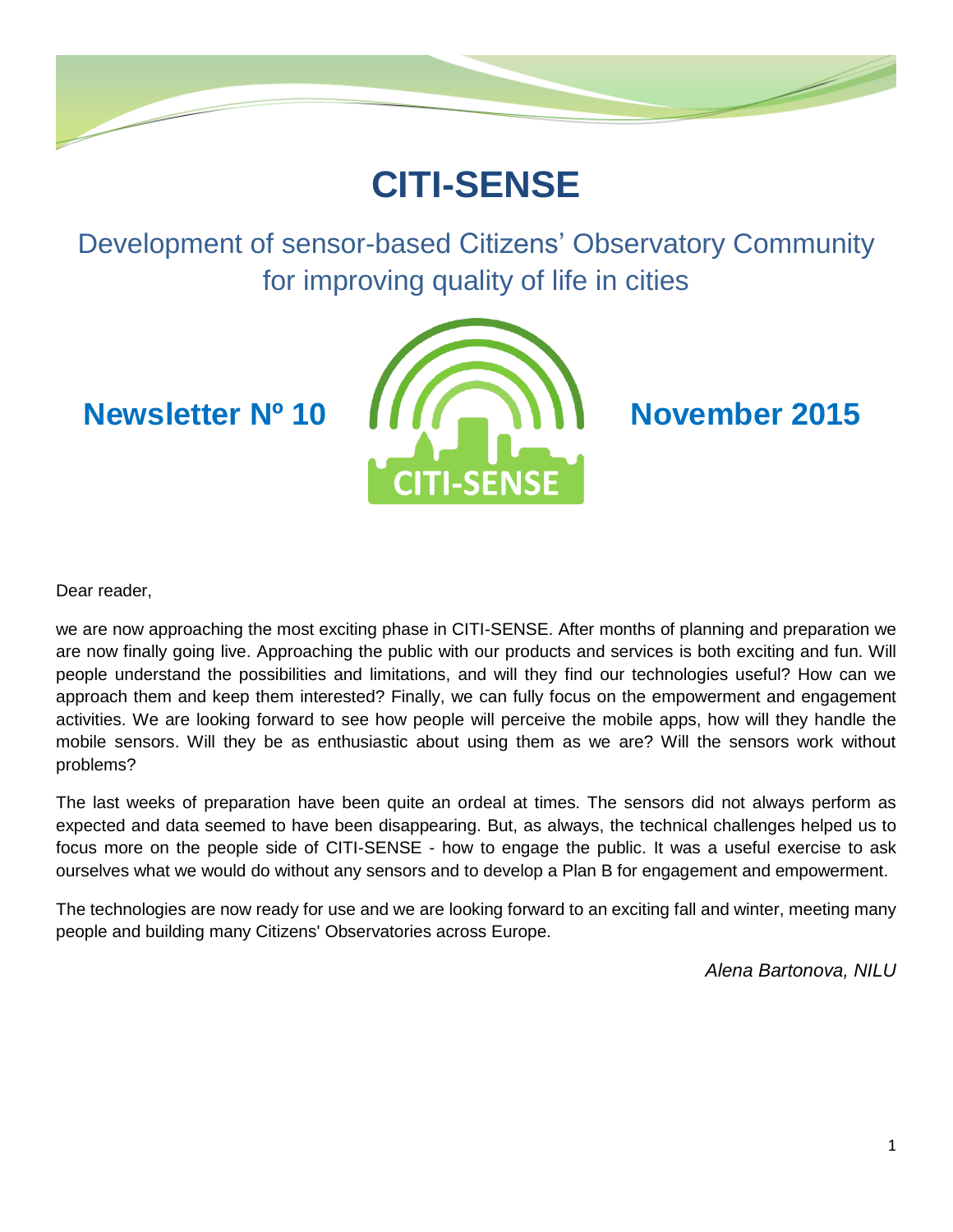

### **Technologies for everyone**

After a summer filled with many activities of diligent work, the Citizens' Observatories (COs) for outdoor air quality have finally been launched in September. In the last newsletter, we reported about the COs for personal comfort in public spaces and the ones for indoor air quality in schools. Now, it is time to look at the remaining COs for outdoor air quality in Barcelona, Belgrade, Edinburgh, Haifa, Ljubljana, Oslo, Ostrava and Vienna.





**ULE** Hi there! Welcome to the Oslo Citizens' Observatory

We have been working along the chain "sensors-platform-products-users". After the calibration and testing of static and portable sensors, focus was now laid on both, data flow, storage and the finalization of information products and services. In terms of products and services, we can now present a range of technical solutions that will help to engage with and empower citizens regarding air quality in their direct environment: We developed the CityAir mobile application for both Android and iOS systems to report real-time personal perception of air quality. Several additional apps and widgets for visualizing sensor data are also under preparation, including pollution maps making use of data fusion techniques.

CITI-SENSE products so far available (clockwise from right to left): static and portable sensor and sensor platforms; CITI-SENSE Citizens' Observatories central web portal; CITI-SENSE Citizens' Observatory location-based web portal (one example from Oslo); static and mobile sensor's fusion techniques reflected in one example of the street-level concentration map of  $NO<sub>2</sub>$  (in  $\mu$ g/m<sup>3</sup>) in Oslo; CityAir perception mobile application.



CITI-SENSE products and services are currently tested by volunteers in the different locations across Europe. In order to itensify communication between scientists and citizens, they are asked to provide feedback on the

products for better and improved services. One way to do so is through the Citizens' Observatories Central Web portal [\(http://co.citi-sense.eu\)](http://co.citi-sense.eu/). This web site offers a collection of resources to support citizen engagement in environmental decision making via the unique Citziens' Observatories Toolbox (COT). In addition, it is offering access to the web portals of the individual Citizens' Observatories of the CITI-SENSE project.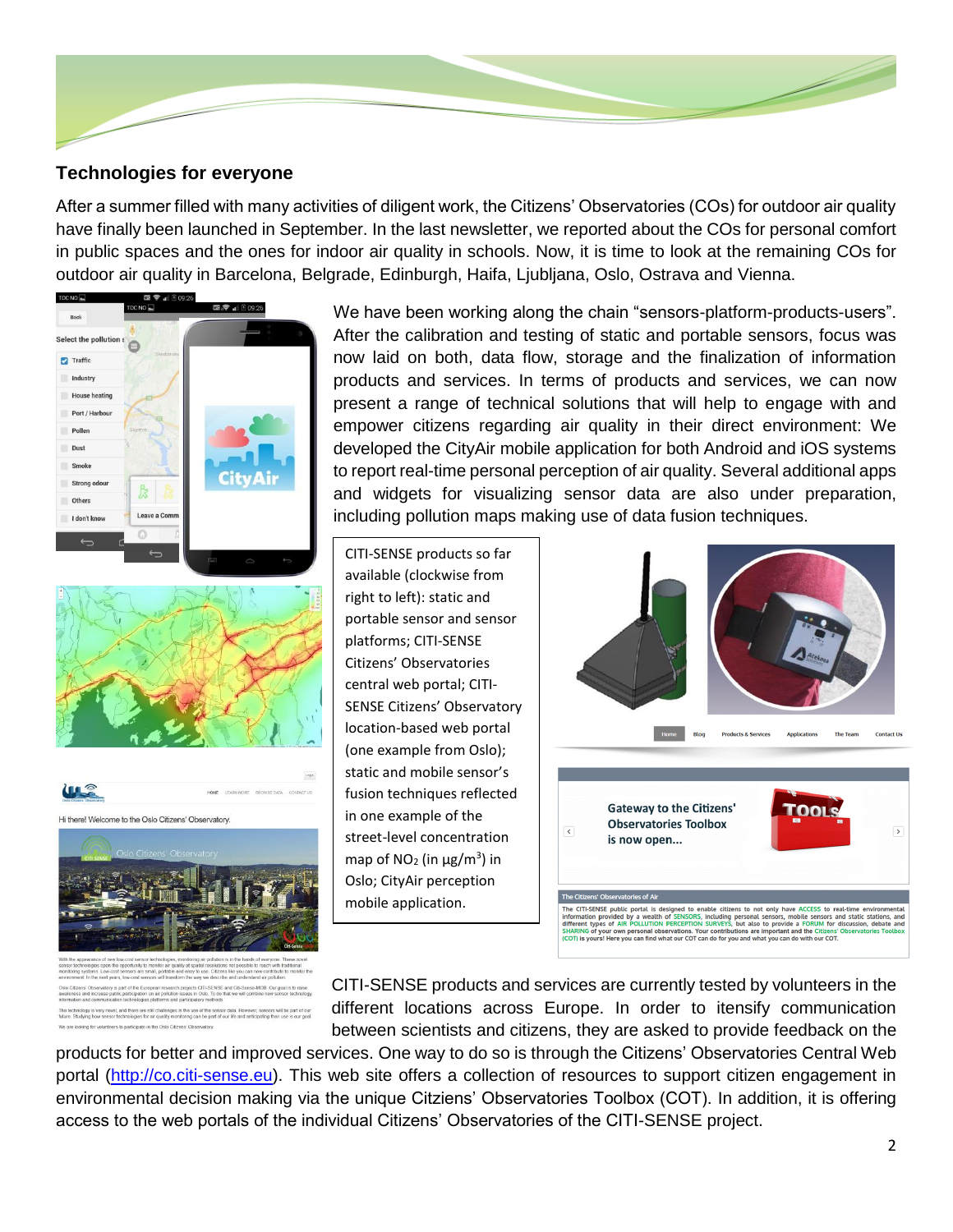

### **On Safari in Barcelona**

The past few months in Barcelona have been quite exciting in terms of public engagement activities. Now that we have 'technologies for everyone' ready to be publically-launched, more effort is being made to actively engage not just potential participants of the Little Earth Observatories (LEOs), nor also only users of the CityAir mobile app, but anyone that could benefit from the Citizens' Observatories Toolbox.

These efforts have been helped by the occurrence of different European-level citizen science initiatives hosted in Barcelona and participated in by Barcelona's CITI-SENSE (CREAL) team. One of the most recent events was the General Assembly of the European Citizen Science Association (ECSA). CITI-SENSE offered a 'Safari' in which six participants hosted a LEO and a smartphone with associated applications for transmitting LEO data, alongside GPS and MET, to the Ateknea server. This data was then available to be shown to the hosts and other attendees, showing the path taken through two transport modes (being the metro and a tram), multiple microenvironments (including a park, the beach, and busy roads). The popularity of the LEO was evident in some people, with one host even almost begging to take the LEO home overnight and another wanting to bring one with them to a meeting with schoolchildren in Switzerland! This enthusiasm was palpable, and so expressed by us in the #myCSwish 'selfie' requested to be made by attendees from the event organizers: the #myCSwish of @CitObsBCN (pictured together above) is that all citizens are as enthusiastic about citizen science as the attendees of ECSA Barcelona!



Another major engagement activity was collaboration with the Institute of Photonic Sciences (ICFO) who are partners of the iSPEX-EU project. CREAL, identified by ICFO as now prominent in local citizen science activities, was approached to assist in the recruitment of citizens to download an app and use an 'add-on' (technically a photo-spectrometer) with their smartphone to make an objective observation of the atmospheric air. We agreed to help with the expectation that we could promote the CityAir app as a compliment to iSPEX-EU. Although the idea is simple and the method fun, several challenges were presented for the recruitment of participants. The first main challenge was that the associated iSPEX-EU smartphone application and add-on were only compatible with iPhone 4/4s/5/5s, and at the time CityAir only for Android. The second was that roaming internet connection



was needed for the engaged participants to download the apps. These challenges meant that we were not able to recruit as many participants as we had hoped, and from this we learn that more inter-compatible products should be considered and developed if possible to allow the maximum participation potential of citizens. Partly this is addressed with CityAir now also available for use on iPhones.

Nevertheless, through exercises like this, we are continuously learning and improving our products and services for engagement and empowerment of citizens. Upcoming engagement activities include presentations at the City Health International conference in Barcelona in November and various other public participant-driven events, such as patient groups for using the LEO and CityAir in combination.